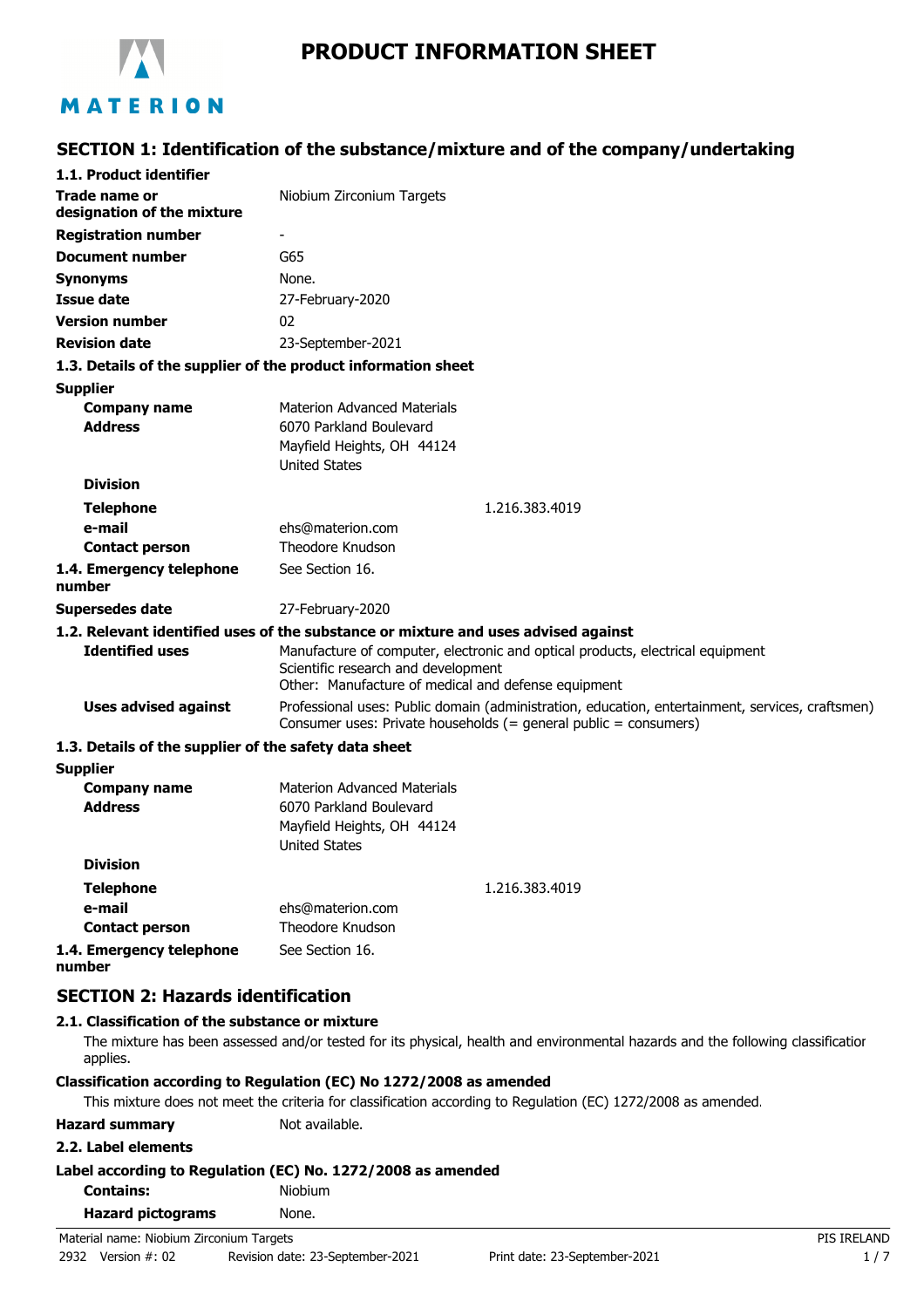| Signal word                       | None.                                                                                                                                                                                                                                                                 |
|-----------------------------------|-----------------------------------------------------------------------------------------------------------------------------------------------------------------------------------------------------------------------------------------------------------------------|
| <b>Hazard statements</b>          | The material as sold in solid form is generally not considered hazardous. However, if the process<br>involves grinding, melting, cutting or any other process that causes a release of dust or fumes,<br>hazardous levels of airborne particulate could be generated. |
| <b>Precautionary statements</b>   |                                                                                                                                                                                                                                                                       |
| <b>Prevention</b>                 | Observe good industrial hygiene practices.                                                                                                                                                                                                                            |
| <b>Response</b>                   | Wash hands after handling.                                                                                                                                                                                                                                            |
| <b>Storage</b>                    | Store away from incompatible materials.                                                                                                                                                                                                                               |
| <b>Disposal</b>                   | Dispose of waste and residues in accordance with local authority requirements.                                                                                                                                                                                        |
| Supplemental label<br>information | For further information, please contact the Product Stewardship Department at $+1.216.383.4019$ .                                                                                                                                                                     |
| 2.3. Other hazards                | Not a PBT or vPvB substance or mixture.                                                                                                                                                                                                                               |

# **SECTION 3: Composition/information on ingredients**

### **3.2. Mixtures**

**General information**

| <b>Chemical name</b> | $\frac{0}{0}$            | No.                    | CAS-No. / EC REACH Registration No. Index No. |   | <b>Notes</b> |
|----------------------|--------------------------|------------------------|-----------------------------------------------|---|--------------|
| <b>Niobium</b>       | $45 - 55$                | 7440-03-1<br>231-113-5 | -                                             | - |              |
|                      | <b>Classification: -</b> |                        |                                               |   |              |

Other components below reportable levels 45 - 55

# **SECTION 4: First aid measures**

**General information**

Ensure that medical personnel are aware of the material(s) involved, and take precautions to protect themselves.

### **4.1. Description of first aid measures**

| <b>Inhalation</b>                                                                        | Move to fresh air. Call a physician if symptoms develop or persist.                      |  |  |
|------------------------------------------------------------------------------------------|------------------------------------------------------------------------------------------|--|--|
| <b>Skin contact</b>                                                                      | Wash off with soap and water. Get medical attention if irritation develops and persists. |  |  |
| Eye contact                                                                              | Rinse with water. Get medical attention if irritation develops and persists.             |  |  |
| <b>Ingestion</b>                                                                         | Rinse mouth. Get medical attention if symptoms occur.                                    |  |  |
| 4.2. Most important<br>symptoms and effects, both<br>acute and delayed                   | Exposure may cause temporary irritation, redness, or discomfort.                         |  |  |
| 4.3. Indication of any<br>immediate medical attention<br>and special treatment<br>needed | Treat symptomatically.                                                                   |  |  |

# **SECTION 5: Firefighting measures**

| <b>General fire hazards</b>                                                                | No unusual fire or explosion hazards noted.                                                                                                                 |
|--------------------------------------------------------------------------------------------|-------------------------------------------------------------------------------------------------------------------------------------------------------------|
| 5.1. Extinguishing media<br>Suitable extinguishing<br>media                                | Dry powder. Dry sand.                                                                                                                                       |
| Unsuitable extinguishing<br>media                                                          | Water.                                                                                                                                                      |
| 5.2. Special hazards arising<br>from the substance or<br>mixture                           | This product is not flammable.                                                                                                                              |
| 5.3. Advice for firefighters<br><b>Special protective</b><br>equipment for<br>firefighters | Wear suitable protective equipment.                                                                                                                         |
| <b>Special firefighting</b><br>procedures                                                  | Use standard firefighting procedures and consider the hazards of other involved materials.                                                                  |
| <b>Specific methods</b>                                                                    | Move containers from fire area if you can do so without risk. Use standard firefighting procedures<br>and consider the hazards of other involved materials. |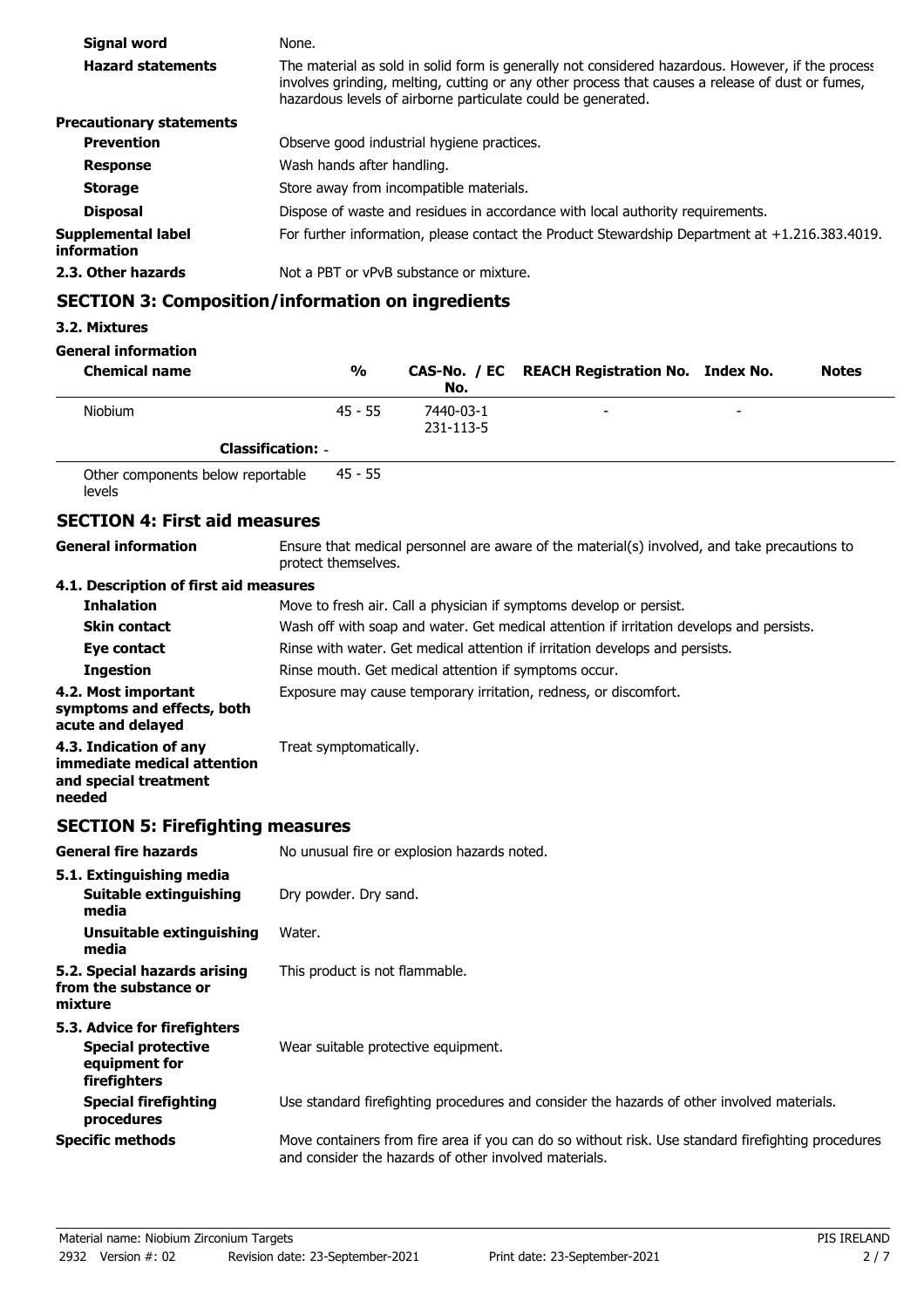# **SECTION 6: Accidental release measures**

|                                                                   | 6.1. Personal precautions, protective equipment and emergency procedures                               |
|-------------------------------------------------------------------|--------------------------------------------------------------------------------------------------------|
| For non-emergency<br>personnel                                    | Keep unnecessary personnel away. For personal protection, see section 8 of the PIS.                    |
| For emergency<br>responders                                       | Keep unnecessary personnel away. Use personal protection recommended in Section 8 of the PIS.          |
| 6.2. Environmental<br>precautions                                 | Avoid discharge into drains, water courses or onto the ground.                                         |
| 6.3. Methods and material for<br>containment and cleaning up      | Stop the flow of material, if this is without risk. Following product recovery, flush area with water. |
| 6.4. Reference to other<br>sections                               | For personal protection, see section 8 of the PIS. For waste disposal, see section 13 of the PIS.      |
| $CFATTAH$ , $H_{\text{max}}$ , $H_{\text{max}}$ , $A$ , $A$ , $A$ |                                                                                                        |

### **SECTION 7: Handling and storage**

| 7.1. Precautions for safe<br>handling                                          | Observe good industrial hygiene practices.                          |
|--------------------------------------------------------------------------------|---------------------------------------------------------------------|
| 7.2. Conditions for safe<br>storage, including any<br><i>incompatibilities</i> | Store away from incompatible materials (see Section 10 of the PIS). |
| 7.3. Specific end use(s)                                                       | Not available.                                                      |

### **SECTION 8: Exposure controls/personal protection**

| 8.1. Control parameters                              |                                                                                                                                                                                                                                                                                                                                                                    |
|------------------------------------------------------|--------------------------------------------------------------------------------------------------------------------------------------------------------------------------------------------------------------------------------------------------------------------------------------------------------------------------------------------------------------------|
| <b>Occupational exposure limits</b>                  | No exposure limits noted for ingredient(s).                                                                                                                                                                                                                                                                                                                        |
| <b>Biological limit values</b>                       | No biological exposure limits noted for the ingredient(s).                                                                                                                                                                                                                                                                                                         |
| <b>Recommended monitoring</b><br>procedures          | Follow standard monitoring procedures.                                                                                                                                                                                                                                                                                                                             |
| <b>Derived no effect levels</b><br>(DNELs)           | Not available.                                                                                                                                                                                                                                                                                                                                                     |
| <b>Predicted no effect</b><br>concentrations (PNECs) | Not available.                                                                                                                                                                                                                                                                                                                                                     |
| 8.2. Exposure controls                               |                                                                                                                                                                                                                                                                                                                                                                    |
| <b>Appropriate engineering</b><br>controls           | Good general ventilation should be used. Ventilation rates should be matched to conditions. If<br>applicable, use process enclosures, local exhaust ventilation, or other engineering controls to<br>maintain airborne levels below recommended exposure limits. If exposure limits have not been<br>established, maintain airborne levels to an acceptable level. |
|                                                      | Individual protection measures, such as personal protective equipment                                                                                                                                                                                                                                                                                              |
| <b>General information</b>                           | Personal protection equipment should be chosen according to the CEN standards and in discussion<br>with the supplier of the personal protective equipment.                                                                                                                                                                                                         |
| Eye/face protection                                  | Wear approved safety glasses, goggles, face shield and/or welder's helmet when risk of eye injury<br>is present, particularly during operations that generate dust, mist or fume.                                                                                                                                                                                  |
| <b>Skin protection</b>                               |                                                                                                                                                                                                                                                                                                                                                                    |
| - Hand protection                                    | Wear gloves to prevent metal cuts and skin abrasions during handling.                                                                                                                                                                                                                                                                                              |
| - Other                                              | Wear suitable protective clothing.                                                                                                                                                                                                                                                                                                                                 |
| <b>Respiratory protection</b>                        | In case of insufficient ventilation, wear suitable respiratory equipment.                                                                                                                                                                                                                                                                                          |
| <b>Thermal hazards</b>                               | Wear appropriate thermal protective clothing, when necessary.                                                                                                                                                                                                                                                                                                      |
| <b>Hygiene measures</b>                              | Always observe good personal hygiene measures, such as washing after handling the material and<br>before eating, drinking, and/or smoking. Routinely wash work clothing and protective equipment to<br>remove contaminants.                                                                                                                                        |
| <b>Environmental exposure</b><br>controls            | Good general ventilation should be used. Ventilation rates should be matched to conditions. If<br>applicable, use process enclosures, local exhaust ventilation, or other engineering controls to<br>maintain airborne levels below recommended exposure limits. If exposure limits have not been<br>established, maintain airborne levels to an acceptable level. |

### **SECTION 9: Physical and chemical properties**

### **9.1. Information on basic physical and chemical properties**

| Appearance            |  |               |
|-----------------------|--|---------------|
| <b>Physical state</b> |  | Solid.        |
| Form                  |  | Solid.        |
| Colour                |  | Grayish-white |
|                       |  |               |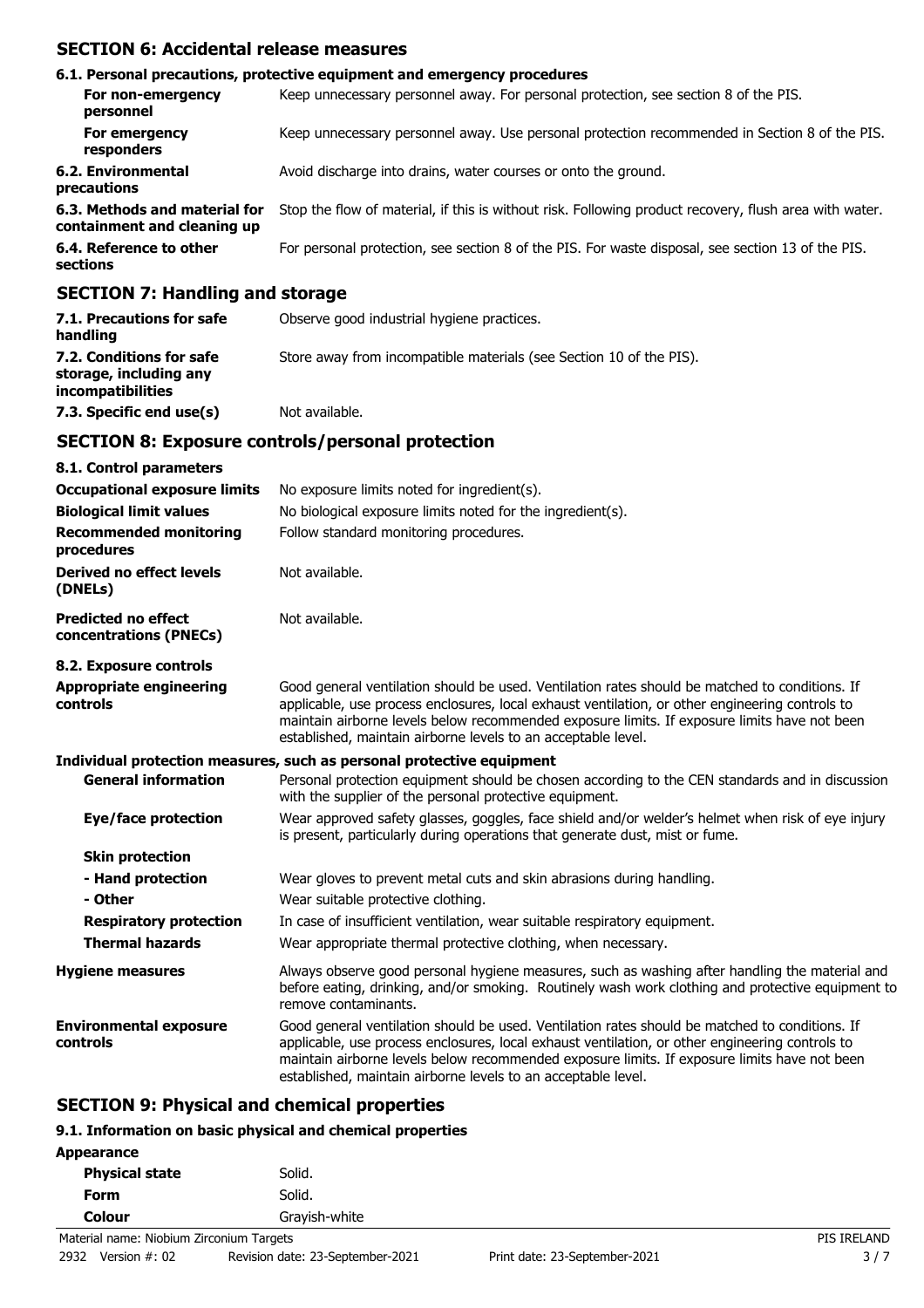| <b>Odour</b>                                         | None.                                                    |
|------------------------------------------------------|----------------------------------------------------------|
| <b>Odour threshold</b>                               | Not applicable.                                          |
| pH                                                   | Not applicable.                                          |
| <b>Melting point/freezing point</b>                  | 1857 °C (3374.6 °F) estimated / Not applicable.          |
| Initial boiling point and<br>boiling range           | Not applicable.                                          |
| <b>Flash point</b>                                   | Not applicable.                                          |
| <b>Evaporation rate</b>                              | Not applicable.                                          |
| <b>Flammability (solid, gas)</b>                     | None known.                                              |
| <b>Upper/lower flammability or explosive limits</b>  |                                                          |
| <b>Flammability limit - lower</b><br>(%)             | Not applicable.                                          |
| <b>Flammability limit - lower</b><br>(%) temperature | Not applicable.                                          |
| <b>Flammability limit -</b><br>upper (%)             | Not applicable.                                          |
| <b>Flammability limit -</b><br>upper (%) temperature | Not applicable.                                          |
| <b>Explosive limit - lower (</b><br>%)               | Not applicable.                                          |
| <b>Explosive limit - lower (</b><br>%) temperature   | Not applicable.                                          |
| <b>Explosive limit - upper</b><br>(9/6)              | Not applicable.                                          |
| <b>Explosive limit - upper (</b><br>%) temperature   | Not applicable.                                          |
| <b>Vapour pressure</b>                               | Not applicable.                                          |
| <b>Vapour density</b>                                | Not applicable.                                          |
| <b>Relative density</b>                              | Not applicable.                                          |
| Solubility(ies)                                      |                                                          |
| Solubility (water)                                   | Insoluble.                                               |
| <b>Partition coefficient</b><br>(n-octanol/water)    | Not applicable.                                          |
| <b>Auto-ignition temperature</b>                     | Not applicable.                                          |
| <b>Decomposition temperature</b>                     | Not applicable.                                          |
| <b>Viscosity</b>                                     | Not applicable.                                          |
| <b>Explosive properties</b>                          | Not explosive.                                           |
| <b>Oxidising properties</b>                          | Not oxidising.                                           |
| 9.2. Other information                               |                                                          |
| <b>Density</b>                                       | Not applicable.                                          |
| <b>SECTION 10: Stability and reactivity</b>          |                                                          |
| 10.1. Reactivity                                     | The product is stable and non-reactive under normal cond |

| CECTION 44. Taxicalesiant information       |                                                                                              |
|---------------------------------------------|----------------------------------------------------------------------------------------------|
| 10.6. Hazardous<br>decomposition products   | No hazardous decomposition products are known.                                               |
| 10.5. Incompatible materials                | Strong oxidising agents.                                                                     |
| 10.4. Conditions to avoid                   | Contact with incompatible materials.                                                         |
| 10.3. Possibility of hazardous<br>reactions | No dangerous reaction known under conditions of normal use.                                  |
| 10.2. Chemical stability                    | Material is stable under normal conditions.                                                  |
| 10.1. Reactivity                            | The product is stable and non-reactive under normal conditions of use, storage and transport |

# **SECTION 11: Toxicological information**

| <b>General information</b>               | Occupational exposure to the substance or mixture may cause adverse effects. |
|------------------------------------------|------------------------------------------------------------------------------|
| Information on likely routes of exposure |                                                                              |
| <b>Inhalation</b>                        | No adverse effects due to inhalation are expected.                           |
| Skin contact                             | No adverse effects due to skin contact are expected.                         |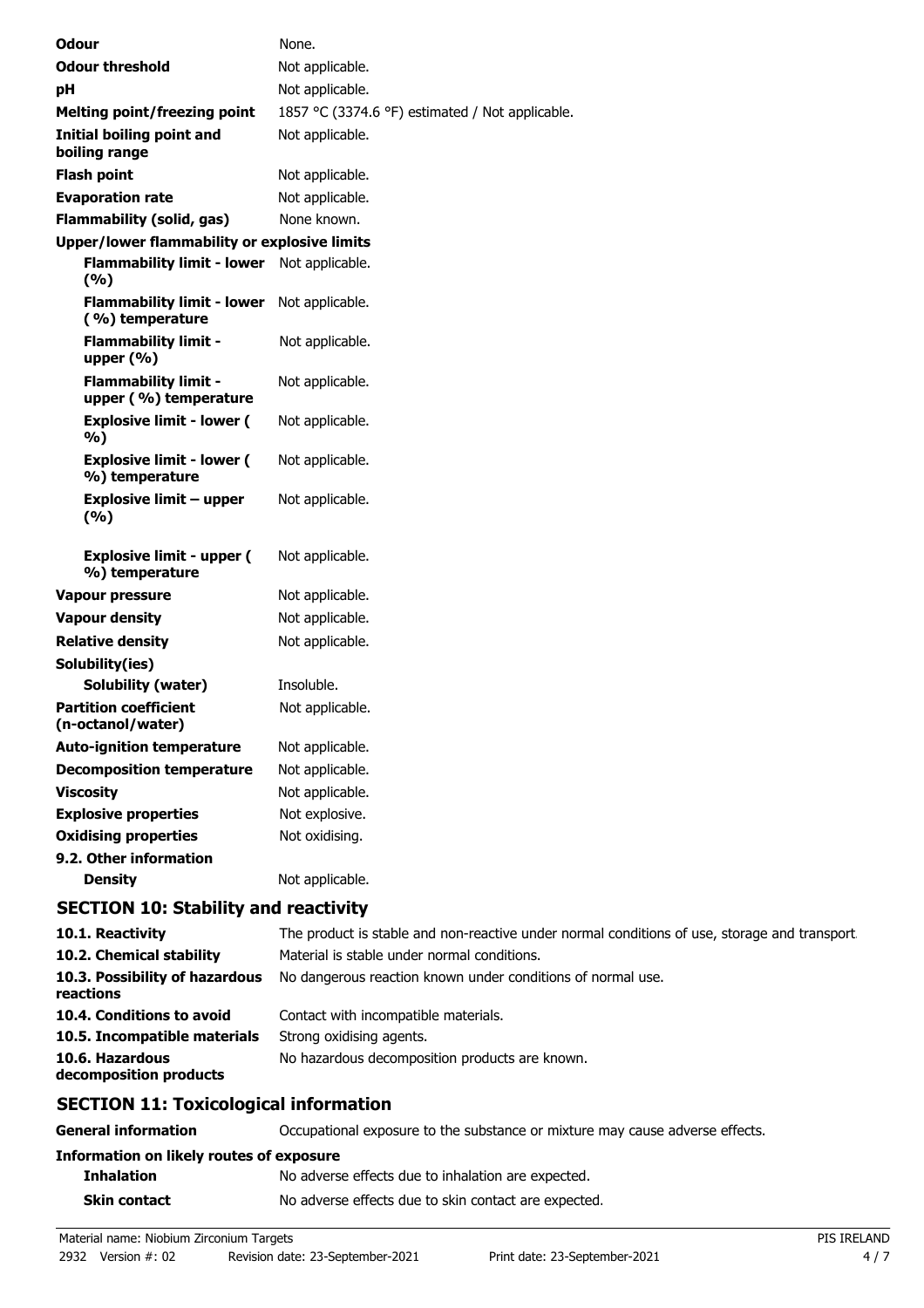| Eye contact                                           | Not relevant, due to the form of the product. |
|-------------------------------------------------------|-----------------------------------------------|
| <b>Ingestion</b>                                      | Expected to be a low ingestion hazard.        |
| <b>Symptoms</b>                                       | None known.                                   |
| 11.1. Information on toxicological effects            |                                               |
| <b>Acute toxicity</b>                                 | None known.                                   |
| <b>Skin corrosion/irritation</b>                      | Not likely, due to the form of the product.   |
| Serious eye damage/eye<br>irritation                  | Not likely, due to the form of the product.   |
| <b>Respiratory sensitisation</b>                      | Not a respiratory sensitizer.                 |
| <b>Skin sensitisation</b>                             | Not a skin sensitiser.                        |
| <b>Germ cell mutagenicity</b>                         | Not classified.                               |
| Carcinogenicity                                       | Not classified.                               |
| <b>Reproductive toxicity</b>                          | Not classified.                               |
| Specific target organ toxicity<br>- single exposure   | Not classified.                               |
| Specific target organ toxicity<br>- repeated exposure | Not classified.                               |
| <b>Aspiration hazard</b>                              | Not an aspiration hazard.                     |
| Mixture versus substance<br>information               | No information available.                     |
| <b>Other information</b>                              | Not available.                                |

# **SECTION 12: Ecological information**

| 12.1. Toxicity                                            | The product is not classified as environmentally hazardous. However, this does not exclude the<br>possibility that large or frequent spills can have a harmful or damaging effect on the environment. |
|-----------------------------------------------------------|-------------------------------------------------------------------------------------------------------------------------------------------------------------------------------------------------------|
| 12.2. Persistence and<br>degradability                    | No data is available on the degradability of any ingredients in the mixture.                                                                                                                          |
| 12.3. Bioaccumulative<br>potential                        | No data available.                                                                                                                                                                                    |
| <b>Partition coefficient</b><br>n-octanol/water (log Kow) | Not available.                                                                                                                                                                                        |
| <b>Bioconcentration factor (BCF)</b>                      | Not available.                                                                                                                                                                                        |
| 12.4. Mobility in soil                                    | No data available.                                                                                                                                                                                    |
| 12.5. Results of PBT and<br>vPvB assessment               | Not a PBT or vPvB substance or mixture.                                                                                                                                                               |
| 12.6. Other adverse effects                               | No other adverse environmental effects (e.g. ozone depletion, photochemical ozone creation<br>potential, endocrine disruption, global warming potential) are expected from this component.            |

# **SECTION 13: Disposal considerations**

#### **13.1. Waste treatment methods**

| <b>Residual waste</b>                  | Dispose of in accordance with local regulations. Empty containers or liners may retain some product<br>residues. This material and its container must be disposed of in a safe manner (see: Disposal<br>instructions). |
|----------------------------------------|------------------------------------------------------------------------------------------------------------------------------------------------------------------------------------------------------------------------|
| <b>Contaminated packaging</b>          | Since emptied containers may retain product residue, follow label warnings even after container is<br>emptied. Empty containers should be taken to an approved waste handling site for recycling or<br>disposal.       |
| <b>EU waste code</b>                   | The Waste code should be assigned in discussion between the user, the producer and the waste<br>disposal company.                                                                                                      |
| <b>Disposal</b><br>methods/information | Collect and reclaim or dispose in sealed containers at licensed waste disposal site.                                                                                                                                   |
| <b>Special precautions</b>             | Dispose in accordance with all applicable regulations.                                                                                                                                                                 |

# **SECTION 14: Transport information**

### **ADR**

14.1. - 14.6.: Not regulated as dangerous goods.

### **RID**

14.1. - 14.6.: Not regulated as dangerous goods.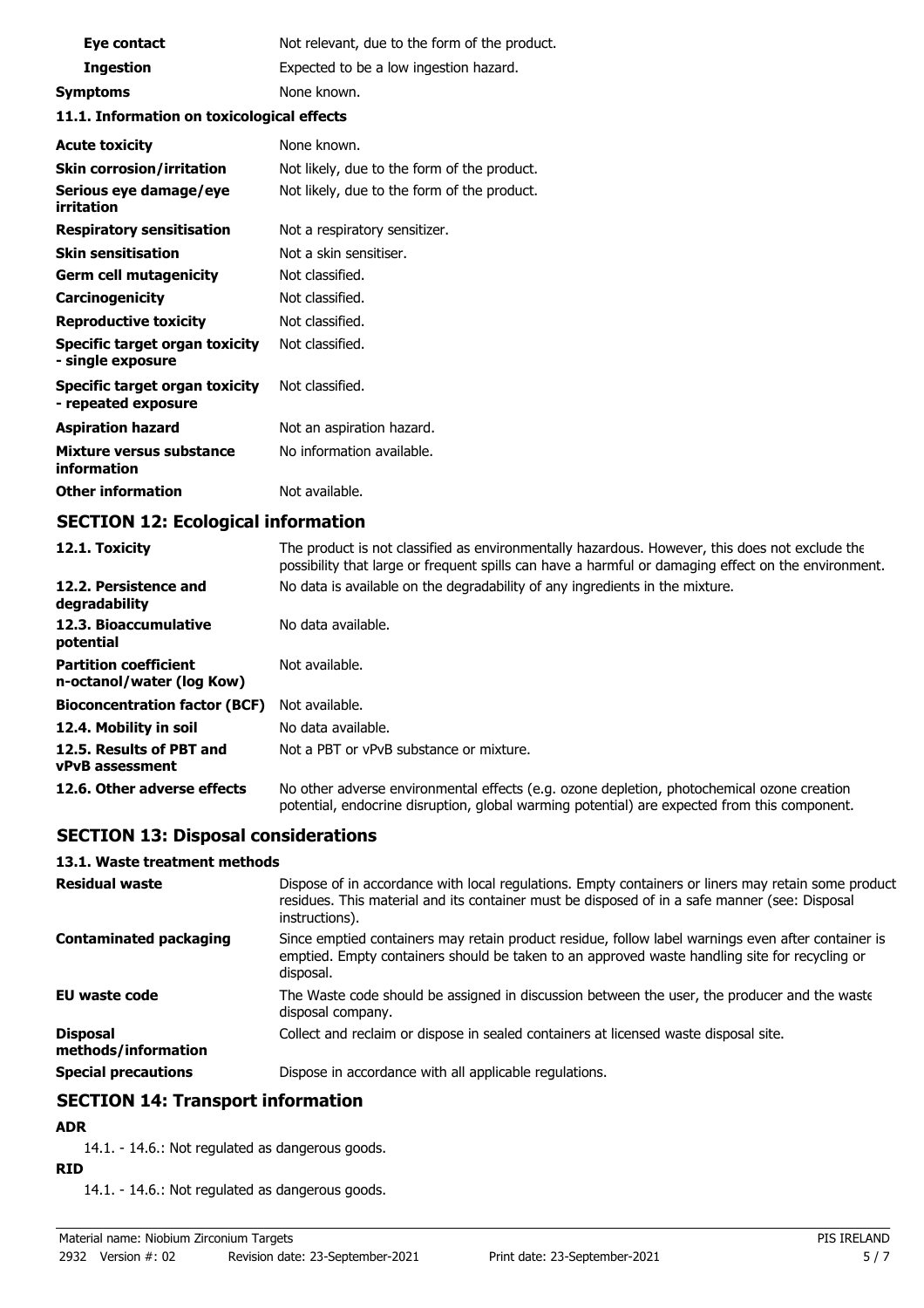### **ADN**

14.1. - 14.6.: Not regulated as dangerous goods.

**IATA**

14.1. - 14.6.: Not regulated as dangerous goods.

### **IMDG**

14.1. - 14.6.: Not regulated as dangerous goods.

# **SECTION 15: Regulatory information**

#### **15.1. Safety, health and environmental regulations/legislation specific for the substance or mixture**

#### **EU regulations**

**Regulation (EC) No. 1005/2009 on substances that deplete the ozone layer, Annex I and II, as amended** Not listed.

**Regulation (EU) 2019/1021 On persistent organic pollutants (recast), as amended**

Not listed.

**Regulation (EU) No. 649/2012 concerning the export and import of dangerous chemicals, Annex I, Part 1 as amended**

Not listed.

**Regulation (EU) No. 649/2012 concerning the export and import of dangerous chemicals, Annex I, Part 2 as amended**

Not listed.

**Regulation (EU) No. 649/2012 concerning the export and import of dangerous chemicals, Annex I, Part 3 as amended**

Not listed.

**Regulation (EU) No. 649/2012 concerning the export and import of dangerous chemicals, Annex V as amended** Not listed.

**Regulation (EC) No. 166/2006 Annex II Pollutant Release and Transfer Registry, as amended** Not listed.

**Regulation (EC) No. 1907/2006, REACH Article 59(10) Candidate List as currently published by ECHA** Not listed.

#### **Authorisations**

**Regulation (EC) No. 1907/2006, REACH Annex XIV Substances subject to authorization, as amended** Not listed.

#### **Restrictions on use**

**Regulation (EC) No. 1907/2006, REACH Annex XVII Substances subject to restriction on marketing and use as amended**

Not listed.

**Directive 2004/37/EC: on the protection of workers from the risks related to exposure to carcinogens and mutagens at work, as amended.**

Not listed.

#### **Other EU regulations**

|                                     | Directive 2012/18/EU on major accident hazards involving dangerous substances, as amended                           |
|-------------------------------------|---------------------------------------------------------------------------------------------------------------------|
| Not listed.                         |                                                                                                                     |
| <b>Other regulations</b>            | The product is classified and labelled in accordance with Regulation (EC) 1272/2008 (CLP<br>Regulation) as amended. |
| <b>National regulations</b>         | Follow national regulation for work with chemical agents in accordance with Directive 98/24/EC, as<br>amended.      |
| 15.2. Chemical safety<br>assessment | No Chemical Safety Assessment has been carried out.                                                                 |

# **SECTION 16: Other information**

| <b>List of abbreviations</b>                                                           | Not available.                                                                                                                             |
|----------------------------------------------------------------------------------------|--------------------------------------------------------------------------------------------------------------------------------------------|
| <b>References</b>                                                                      | Not available.                                                                                                                             |
| <b>Information on evaluation</b><br>method leading to the<br>classification of mixture | The classification for health and environmental hazards is derived by a combination of calculation<br>methods and test data, if available. |
| <b>Training information</b>                                                            | Follow training instructions when handling this material.                                                                                  |